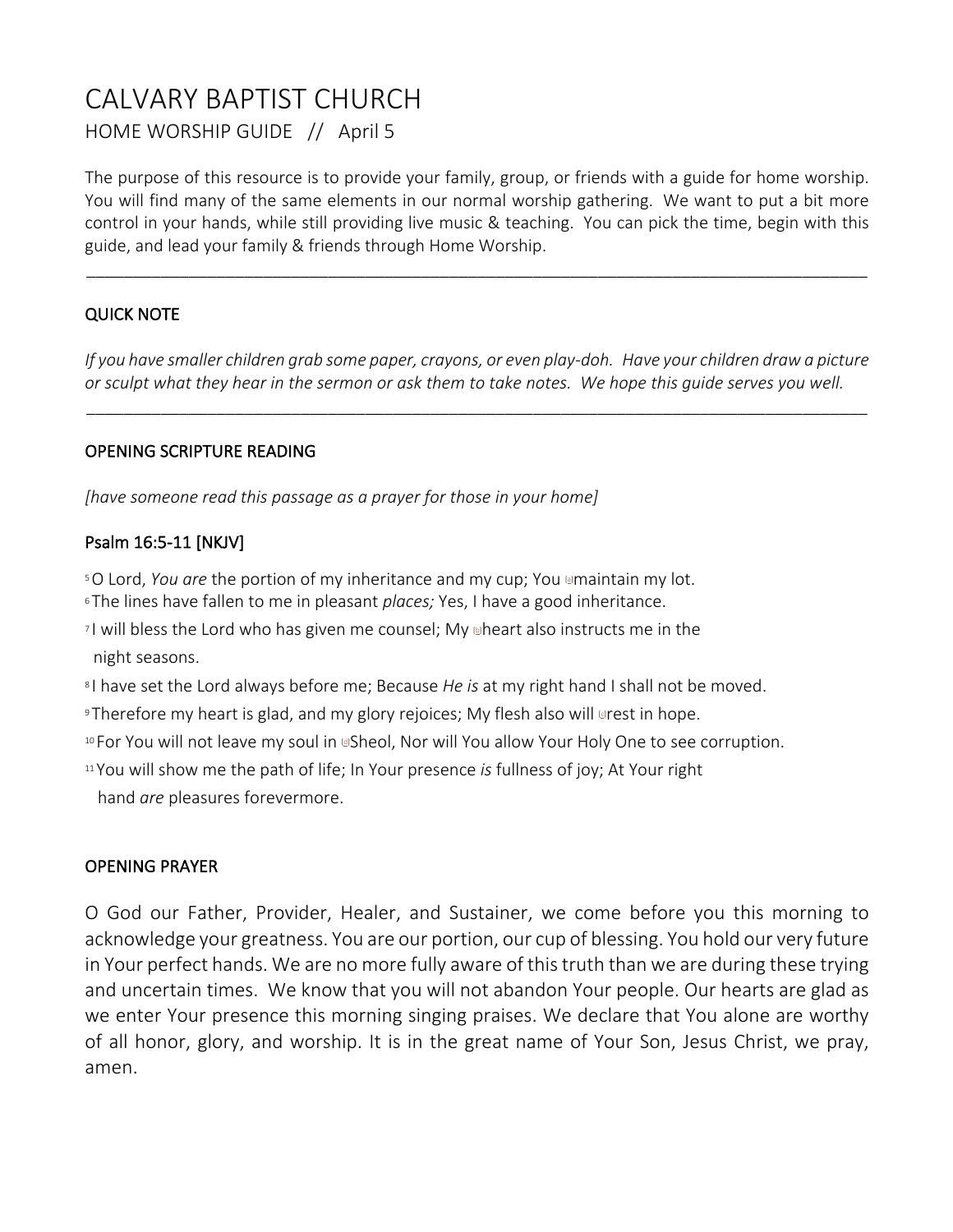# WORSHIP SONG: YOU NEVER LET GO

### Verse 1

Even though I walk through the valley Of the shadow of death Your perfect love is casting out fear And even when I'm caught in the middle Of the storms of this life I won't turn back I know You are near

### Pre-Chorus

And I will fear no evil For my God is with me And if my God is with me Whom then shall I fear Whom then shall I fear

### Chorus

Oh no You never let go Through the calm and through the storm Oh no You never let go In ev'ry high and ev'ry low Oh no You never let go Lord You never let go of me

### Verse 2

And I can see a light that is coming For the heart that holds on A glorious light beyond all compare And there will be an end to these troubles But until that day comes We'll live to know You here on the earth

### Pre-Chorus

### Chorus

### Bridge

Yes I can see a light That is coming for the heart that holds on And there will be an end to these troubles But until that day comes Still I will praise You Still I will praise You (REPEAT)

### **Chorus**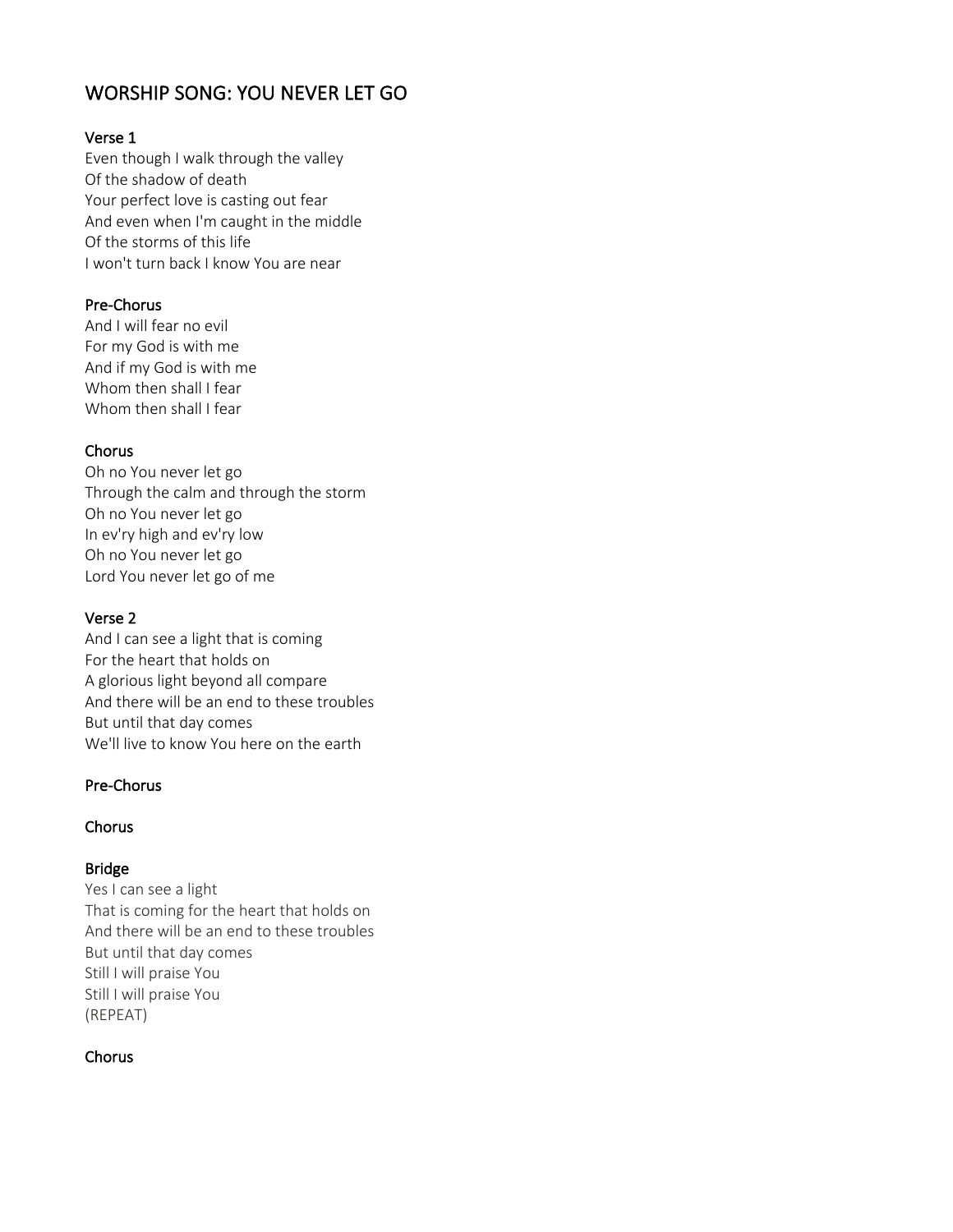# WORSHIP SONG: CHRIST IS MINE FOREVERMORE

#### Verse 1

Mine are days that God has numbered I was made to walk with Him Yet I look for worldly treasure And forsake the King of kings

### Chorus 1

But mine is hope in my Redeemer Though I fall His love is sure For Christ has paid for every failing I am His forevermore

### Verse 2

Mine are tears in times of sorrow Darkness not yet understood Through the valley I must travel Where I see no earthly good

### Chorus 2

But mine is peace that flows from heaven And the strength in times of need I know my pain will not be wasted Christ completes His work in me

### Verse 3

Mine are days here as a stranger Pilgrim on a narrow way One with Christ I will encounter Harm and hatred for His name

### Chorus 3

But mine is armor for this battle Strong enough to last the war And He has said He will deliver Safely to the golden shore

### Chorus 4

And mine are keys to Zion city Where beside the King I walk For there my heart has found its treasure Christ is mine forevermore

### Bridge

Come rejoice now O my soul For His love is my reward Fear is gone and hope is sure Christ is mine forevermore (Repeat)

### Repeat Chorus 4